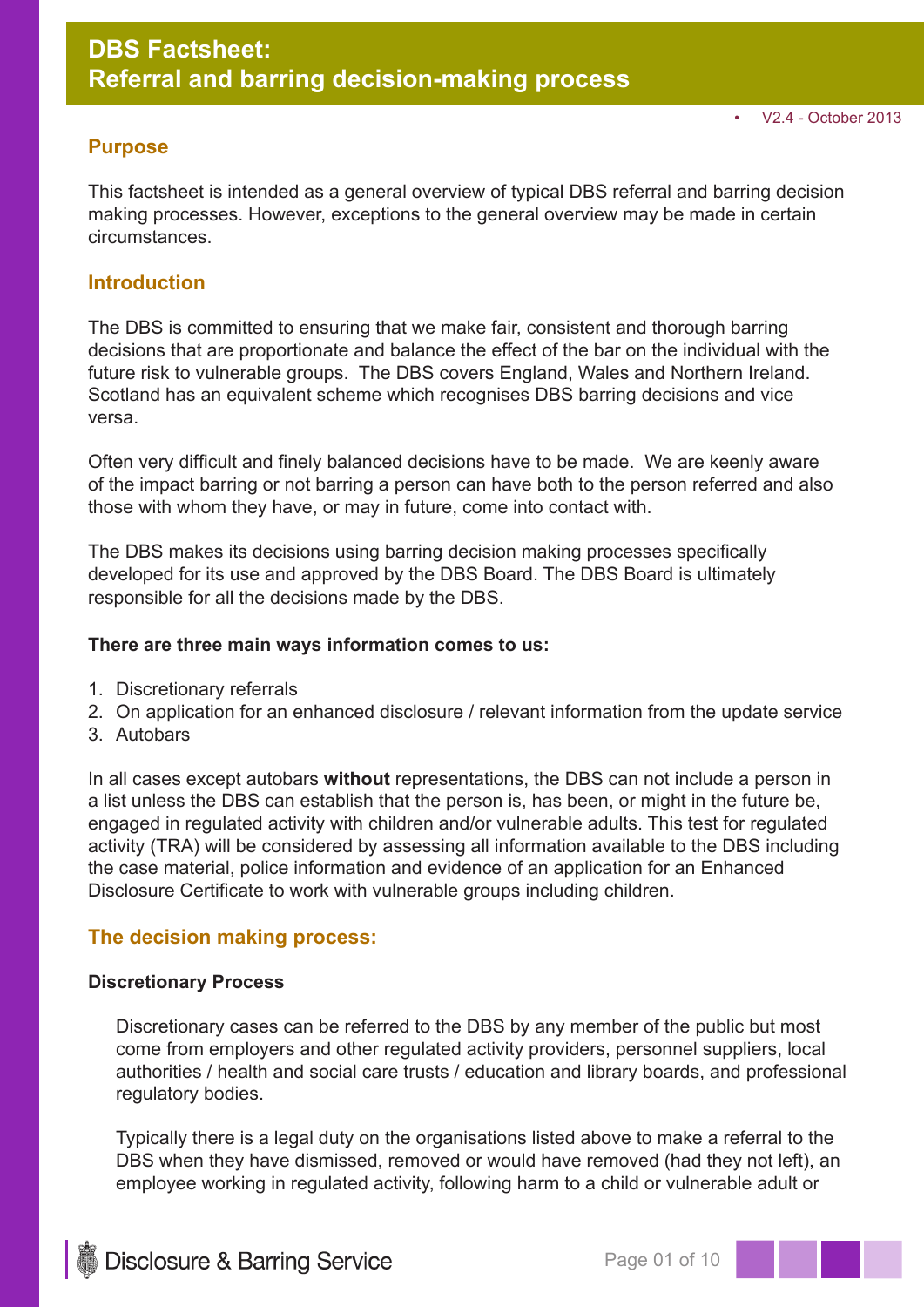where there is a risk of harm. Information from an application for an enhanced disclosure/ relevant information from the update service will also be considered under this discretionary barring decision making process.

Government factual notes on regulated activity are available on the DBS website.

#### **Autobar Process**

Automatic barring (autobar) cases are where a person has been cautioned or convicted for a 'relevant offence' or been issued with a Risk of Sexual Harm Order and the details have been provided to DBS by the Home Office.

A relevant offence is set out in legislation, which states that if a person is cautioned or convicted for one of these offences, the DBS **must** consider including the person in the barred lists. The DBS has a plain English version of autobar relevant offences in DBS Factsheets: relevant offences and relevant offences - england and wales on its website.

There are two types of automatic barring cases:

- 1. Automatic barring **without** representations offences will result in the person being placed in a barred list(s) by the DBS irrespective of whether or not they work in regulated activity. As this inclusion in the barred list is set out in legislation, the individual is included in the relevant list and the DBS has no discretion not to include them in the list. There is no right of appeal against automatic barring for a relevant offence.
- 2. Automatic barring **with** representations offences may, subject to the consideration of representations and whether the person has a link to regulated activity, result in the person being placed in a barred list(s) by the DBS. This process is managed using the autobar decision making process.

## **Typical discretionary barring decison making process**

Our barring decision making process for considering discretionary (non-automatic barring) cases has been developed to ensure all DBS decisions are fair, consistent and thorough.

The typical process has five decision making stages and is supported by a decision making template to aid caseworkers to accurately record and consider the case. However, the full five stage process might not be used in all cases. A copy of the Barring Decision Making Process template can be found on the DBS website.

At each stage, the DBS must be satisfied there is sufficient justification to progress to the next stage in the process. If the decision is made not to progress, the case is closed and the individual is informed in writing that no further action is being taken.

#### **Discretionary Barring Stage One: Initial Case Assessment**

The powers of the DBS to include persons in a Barred List are contained within the

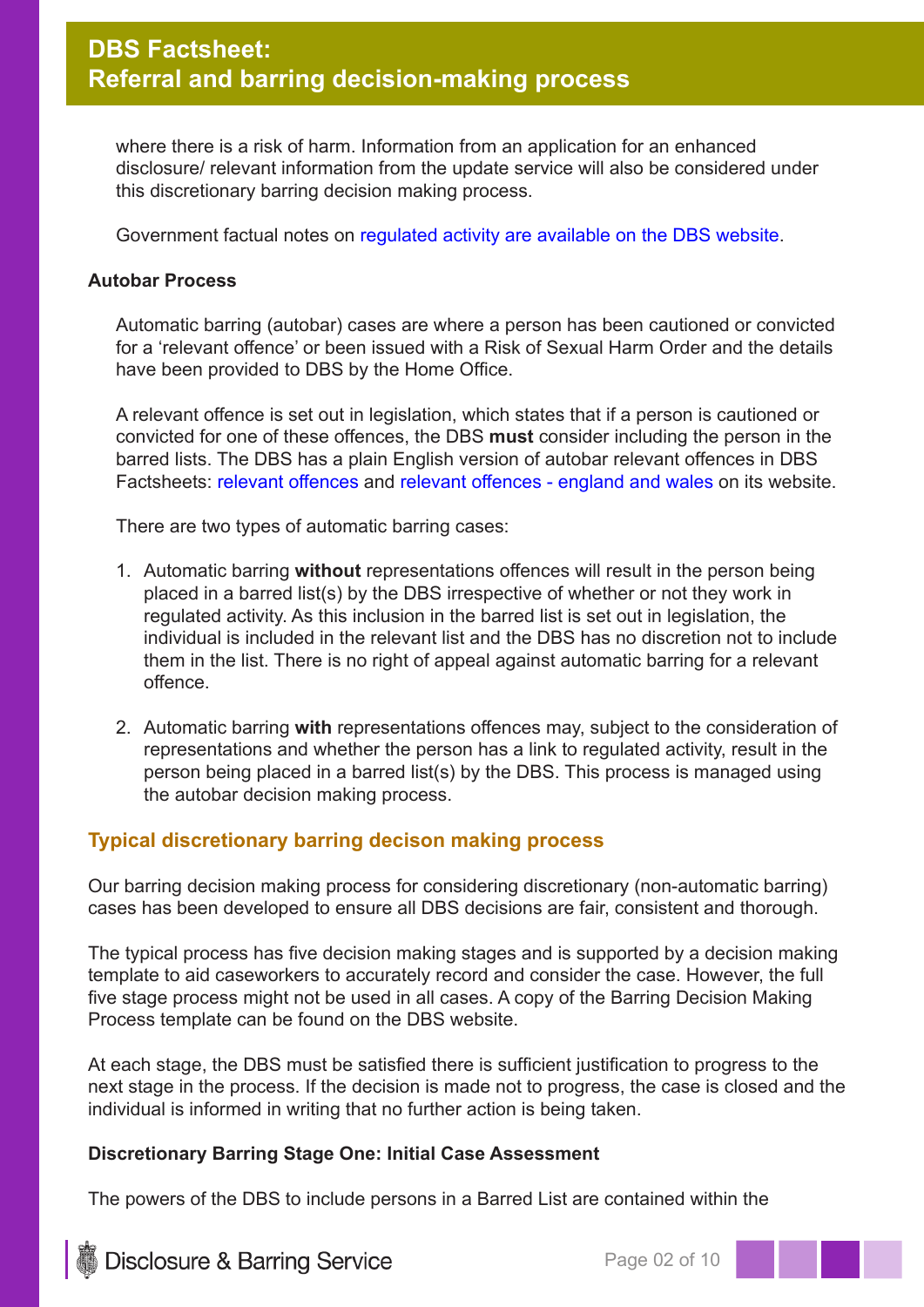Safeguarding Vulnerable Groups Act 2006 (SVGA), particularly at Schedule 3. In stage one we will determine whether the case falls within our legal powers under the SVGA 2006. This will include consideration as to whether there is evidence that the person;

- has engaged in relevant conduct or:
- presents a risk of harm through their thoughts or beliefs and the person;
- has previously worked in regulated activity, is currently working in, or might in the future work in regulated activity. This can be established from the source of the referral, the case material or other sources such as whether a person has applied for an enhanced disclosure certificate or barring list check to work with children or vulnerable adults.

If the initial case assessment criteria are met, the case proceeds to the next stage.

Please refer to DBS factsheet: Harm, relevant conduct and risk of harm for further information on relevant conduct and risk of harm.

## **Discretionary Barring Stage Two: Information Gathering and Assessment to Establish Relevant Conduct or Risk of Harm**

The type of information we would expect to see in support of a referral from an employer or other referring organisations include:

- minutes of disciplinary hearings;
- witness statements;
- dismissal/suspension letter;
- adult social care or children's services records in relation to any safeguarding investigation and;
- details of any police involvement.

Where appropriate, this can also include evidence such as:

- taped or video interviews;
- CCTV footage.

These lists are not exhaustive and the DBS Referral Form outlines the information to be sent to DBS by the referring body, if they hold it.

We also consider relevant information which may be provided or requested from regulated activity providers, the police, personnel providers and regulatory bodies such as the General Teaching Council for Wales or the General Medical Council, as well as any relevant information already held in relation to the person from any previous referrals. This could provide evidence of cumulative behaviour indicating a safeguarding risk.

As the DBS has no investigatory powers we rely upon the information provided by other organisations. The DBS does have legal powers to request specific information from certain organisations. In these instances these organisations have a legal requirement to provide the requested information.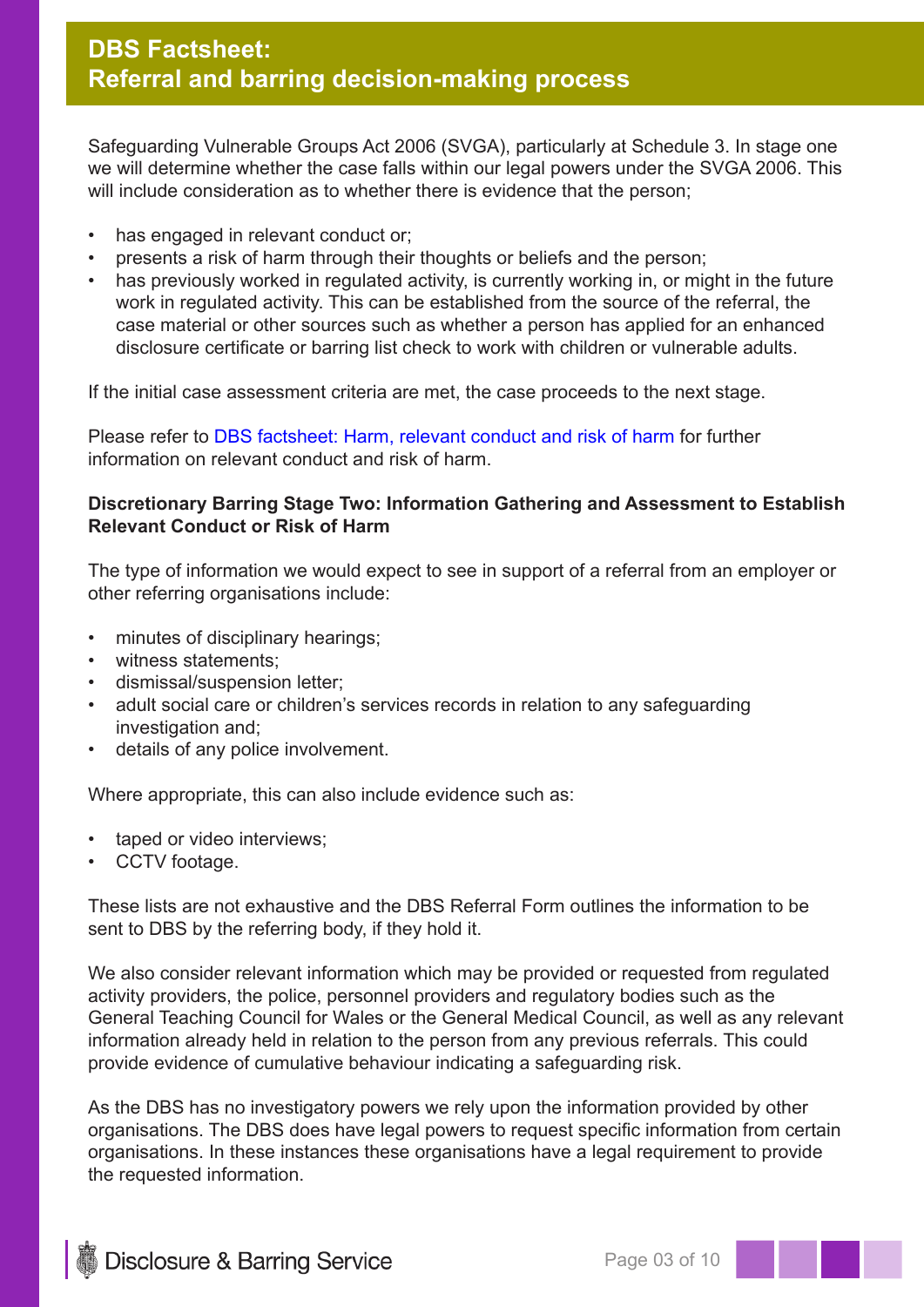The DBS is required by legislation to regard convictions, police cautions and the findings of specified competent bodies (such as the General Medical Council) as facts in DBS decision making. However, the DBS can make additional findings to those made by a competent body.

A list of competent bodies whose findings can not be challenged with the DBS can be found on the DBS website.

When all relevant information is gathered and assessed, all allegations are robustly evaluated and the DBS makes its own findings as to whether relevant conduct (behaviour which has/may harm) is proven on the 'balance of probabilities'(1) or whether risk of harm has been established.

A criminal conviction is not necessary for a barring decision to be considered. Consideration is then given as to whether it is appropriate to progress the case to stage three or close the case with no further action.

## **Discretionary Barring Stage Three: Structured Judgement Process (SJP) Risk Assessment Tool**

Depending on the case, an assessment using our SJP may be undertaken.

The Structured Judgement for Evaluation of Risk of Harm provides a framework within which 'relevant conduct' can be considered in terms of the presence or absence of long-term risk factors for future harmful behaviour that are relevant to the individual. Its aim therefore is to assist in the determination of the level of risk of harm that the individual presents and forms part of the basis for a later barring decision.

The SJP falls at Stage 3 of the Barring Decision-Making Process. As such, cases should not be considered using this procedure unless and until relevant conduct has been established as having occurred on the balance of probabilities or one of the Risk of Harm categories have been satisfied. This sequencing of decision-making ensures that only those risk factors that are relevant to the individual's future risk of harm are identified i.e. those risk factors that are centrally or causally related to the relevant conduct or harmful behaviour.

In considering any individual case, caseworkers will determine on the basis of the information available the presenting level of concern in relation to a range of relevant risk factors divided into four broad areas.

These are:

- 1. Predispositional factors
- 2. Cognitive factors
- 3. Emotional factors
- 4. Behavioural factors

(1) The 'balance of probabilities' is the burden of proof used in assessing all DBS referrals. It is the burden of proof used in Civil Law, and means whether something is 'more likely than not' to have happened. This is a lesser burden of proof than 'Beyond Reasonable Doubt' which is used in criminal cases. This can mean that whilst a person is found "not guilty" to the criminal burden of proof, the DBS may make findings based on the 'balance of probabilities'.



**Disclosure & Barring Service**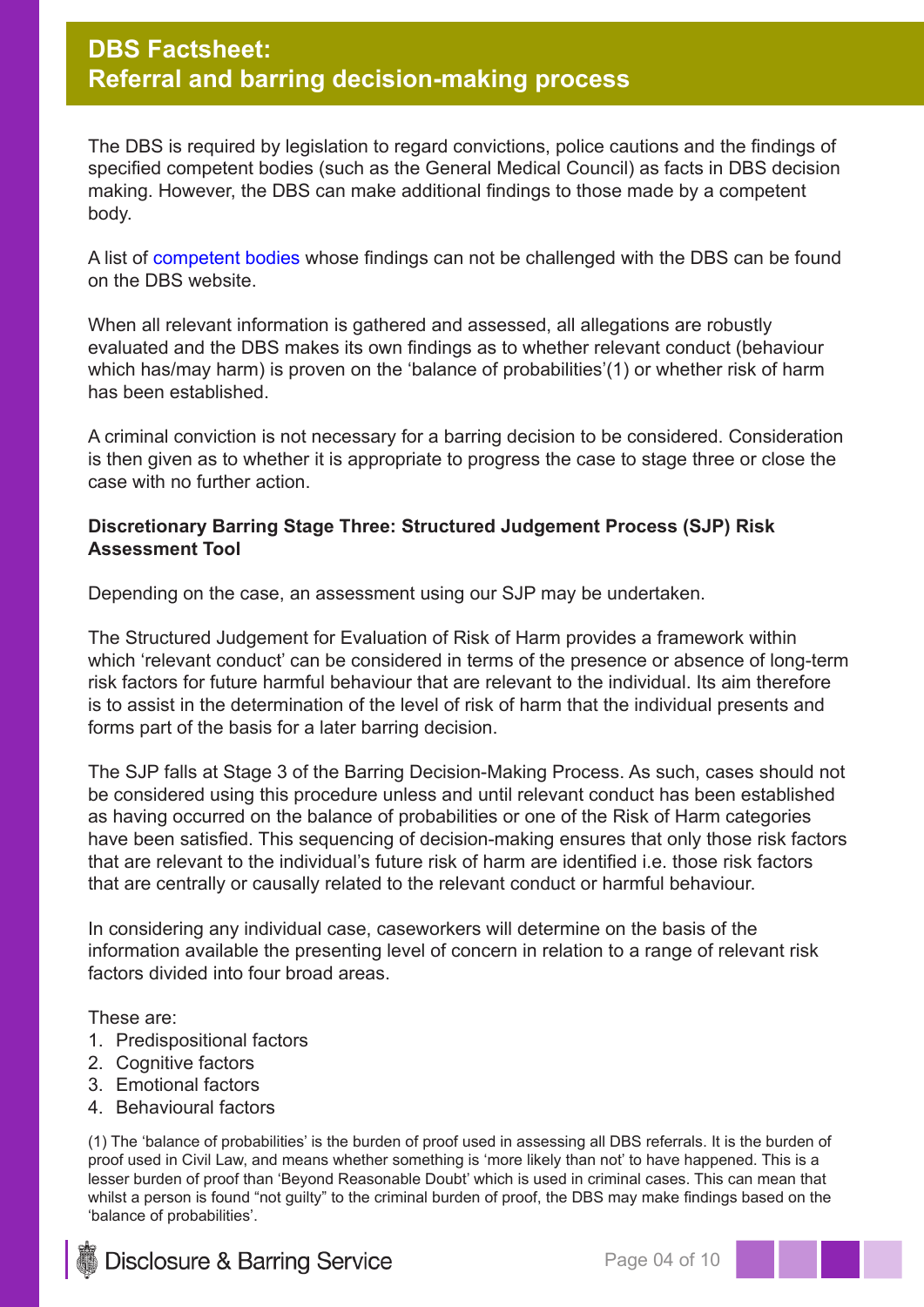The presenting level of concern will be assessed using the following broad framework:

#### **Definite concerns**:

The case material indicates that relevant risk factor(s) are present and that there is a causal link to the relevant conduct (i.e. without the presence of the risk factor(s), the relevant conduct would probably not have occurred).

#### **Some concerns:**

The case material indicates some indications that relevant risk factor(s) are present. However, there is no clear causal link to the relevant conduct or there is a significant amount of material that would reduce these concerns.

#### **No concerns:**

The case material indicates that relevant risk factor(s) are not present or no information is available relevant to the particular risk factor.

The SJP is an internal risk assessment tool developed to help determine whether, based on all available relevant information, there is a future risk of harm to vulnerable groups, including children. For some cases, a separate process may apply that does not involve an SJP risk assessment. All such cases must be agreed with a Senior Officer and documented.

Examples of these cases include:

- Financial harm cases. This process is supported by a separate decision making template to aid caseworkers to accurately record and consider the case. A copy of the template can be found on the DBS website.
- Where the relevant conduct found proven on the balance of probabilities is deemed to equate to an 'autobar' offence.
- Foreign convictions which equate to an 'autobar' offence.
- Trigger offences where a caution or conviction for an offence or offences do not fall within the 'autobar' category but have a link to regulated activity and are deemed to establish a pattern of behaviour which merits consideration of a bar to be appropriate.
- Where the relevant conduct found proved on the balance of probabilities is deemed to equate to a 'trigger' offence.
- Where there is insufficient contextual information and relevant conduct found proved on the balance of probabilities does not fit the above criteria but is considered serious enough to consider a bar.

In all cases where representations are provided, the case is reassessed. A new SJP may also be completed incorporating any new information provided in the person's representations, to establish the risk of harm posed by the person.

An SJP assessment should be undertaken if there is sufficient information and it would assist the caseworker in determining risk and the appropriateness of including a person in either of the barred lists.

If a caseworker feels that completing an SJP would not be possible (for example due to lack of information) or that it would not benefit the decision making process (because it is clear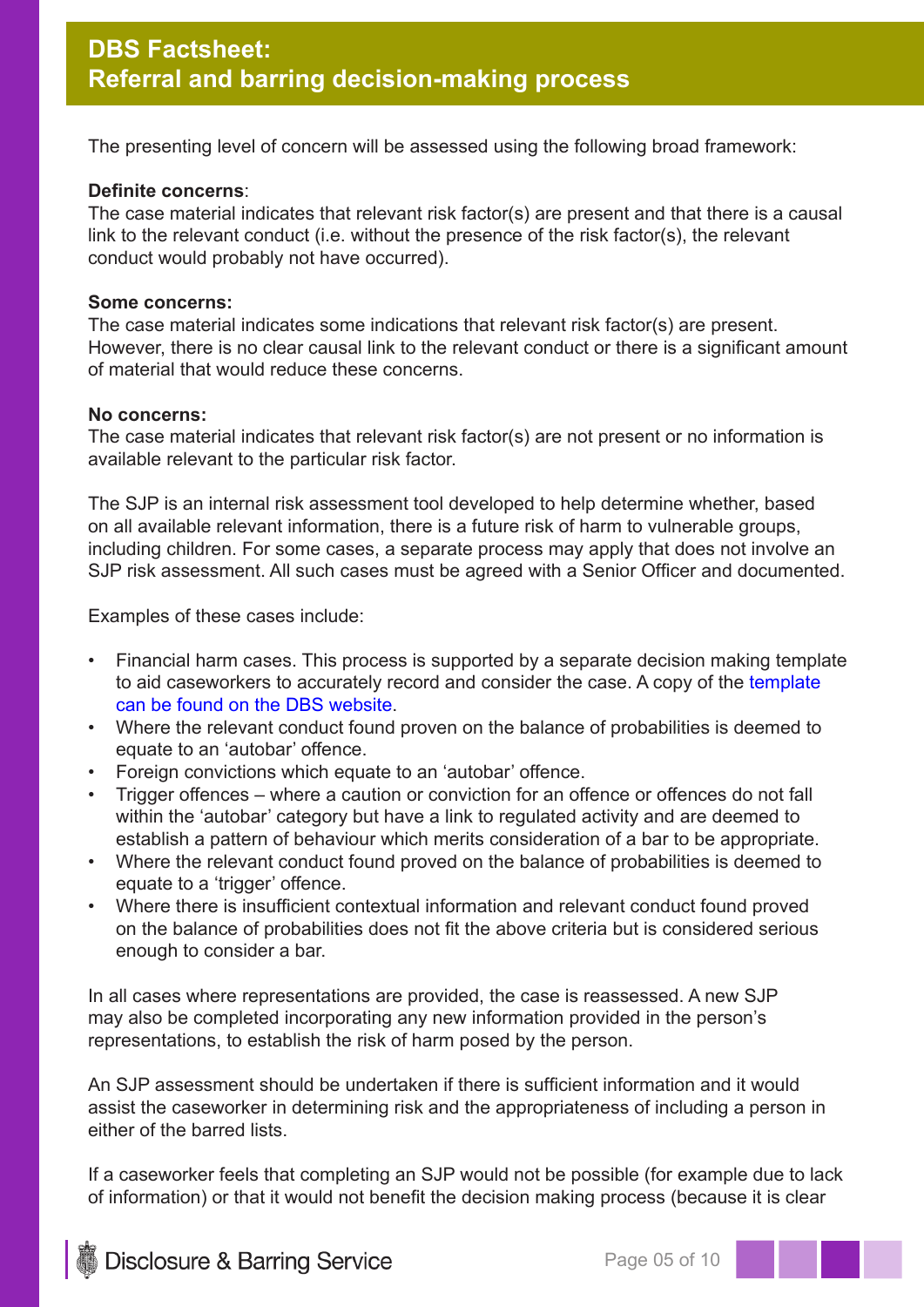from the information in the case file that including/not including a person would be appropriate) then caseworkers must ensure that they clearly document their reasons for this.

If a risk of harm to a vulnerable group is identified and barring is an appropriate response to that risk, DBS will be 'minded to bar' the person in one or both lists and the case progresses to stage four. Otherwise the case is closed.

#### **Discretionary Barring Stage Four: Representations**

The person is advised in writing that the DBS has reached a 'minded to bar' position and invites them to make representations as to why they should not be barred. The DBS lists the findings of fact established at Stage 2 (information gathering and assessment) of the process and outlines the legal powers used and reasons for taking this position. A copy of all of the information DBS has relied upon to reach the 'minded to bar' position is sent to the person together with a factsheet on the definitions of relevant conduct, risk of harm and regulated activity.

The person has eight weeks in which to provide representations to the DBS – although the DBS will consider reasonable requests made in writing to extend the representations period.

Individuals may be assisted in their representations by, for example, a friend, relative, adviser, trade union or solicitor. Where the DBS considers that it is necessary to protect the person's Convention rights (under the European Convention on Human Rights) or in the interests of fairness and equality, arrangements can be made to hear oral representations. This may be either following a request, or of the DBS' own suggestion.

Such circumstances include (but are not limited to) a person with a disability (whether or not falling within the definition of disability in the Equality Act 2010) which the DBS is satisfied from available information, prevents that person from making written representations with available assistance.

All cases are considered on their particular circumstances. Types of documentation that may be considered useful for representations can be found in DBS Factsheet: Representations.

## **Discretionary Barring Stage Five: The Barring Decision**

If representations have not been received by the end of the representations period, and it is considered appropriate to do so, the person is included in the relevant barred list(s).

Where representations are received the case is reassessed and a final decision is made. The caseworker will summarise their conclusions regarding the final barring decision, and the appropriateness of that decision.

The 'appropriateness test' is based on the requirement to ensure children and vulnerable adults are safeguarded and should not be tarnished by any desire to act as a sanction or punishment. In summary it means being clear about what behaviour is proven and what is not.

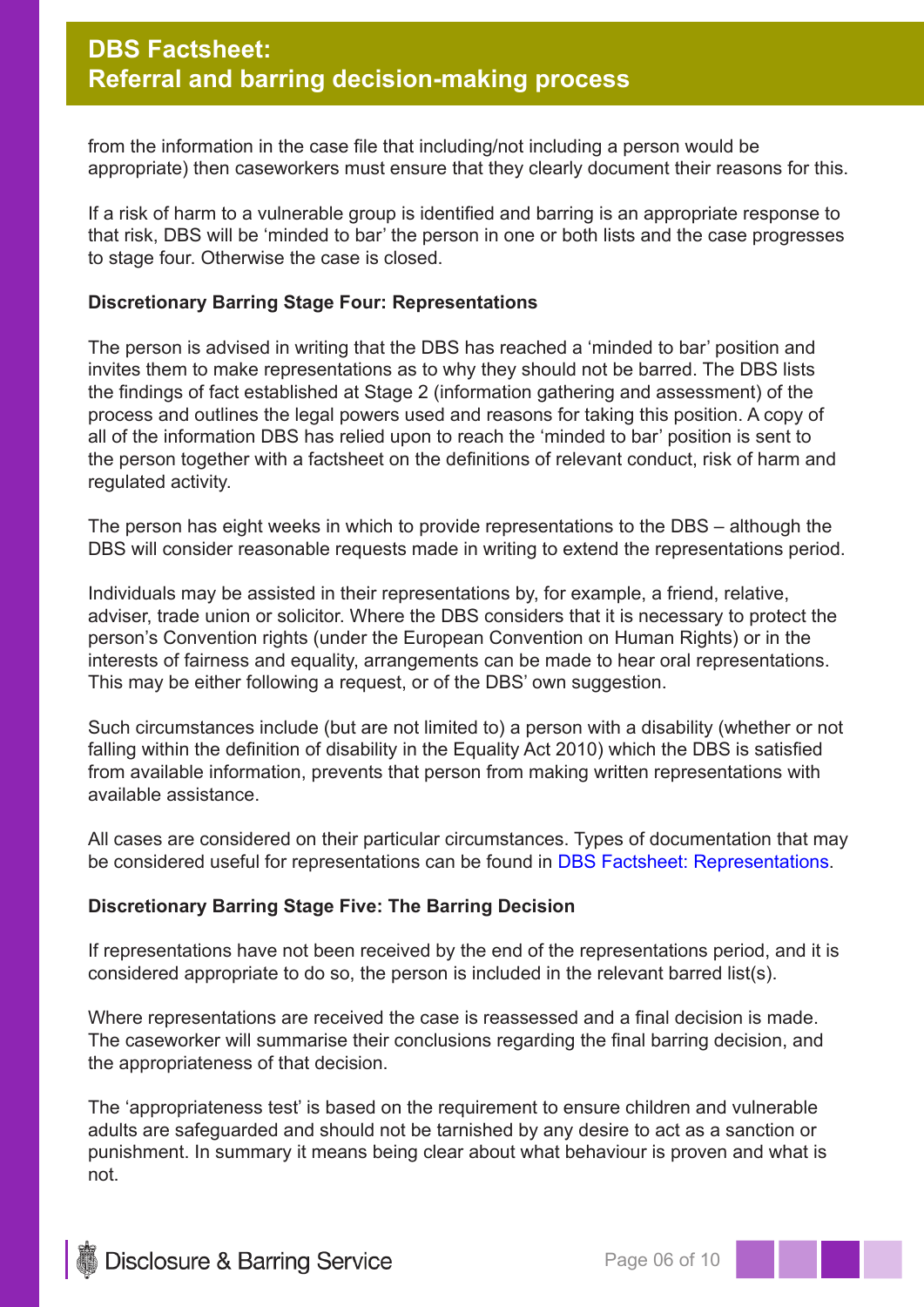Then considering:

- What specifically would the person be at risk of doing in future if a bar were not put in place?
- What would that mean in terms of the level/type of harm that may be caused to individuals in the vulnerable group?
- Would the potential future behaviour be serious enough for a bar to be an appropriate and proportionate response in order to prevent harm or would some less restrictive provision which is in place be sufficient to meet and redress that risk?
- Is the behaviour, even if repeated, something that would fall within the scope of employment/professional responsibility?

Public confidence - It is justifiable that the reasonable perceptions of the public should be considered when reaching decisions regarding 'appropriateness'. The question to consider is would a reasonable member of the public, if they had knowledge of all facts of the case, have their confidence in the effective operation of the statutory safeguarding arrangements undermined by our decision to bar or not bar a person from working with a vulnerable group?

The DBS can and will consider public confidence as part of the appropriateness consideration in every barring decision therefore.

The person is notified in writing of the final decision and, where a decision to bar has been made, the person is notified of their right to seek an appeal/review. If barred, it is an offence for the person to seek, offer to or engage in regulated activity with a vulnerable group they are barred from working or volunteering with.

# **Typical 'autobar with representations' barring decison making process**

Our barring decision making processes for considering automatic barring with representations cases have been developed to ensure all DBS decisions are fair, consistent and thorough.

The starting point for an autobar with representations case differs from a discretionary case. As set out in legislation the relevant caution or conviction is a finding of fact and so there is no requirement to establish relevant conduct or risk of harm. In autobar with representations cases it is the relevant offence which establishes that it is appropriate to intend to bar.

We determine whether the case falls within our legal powers under the Safeguarding Vulnerable Groups Act 2006, (as amended):

- Has there been a caution or conviction for an autobar with representations offence? (see DBS Factsheets: relevant offences and relevant offences - england and wales for a list of relevant offences). The majority of offences are not reliant upon the victim being a member of a vulnerable group, although some offences can be with or without representations depending on the age of the victim.
- Has the person worked in regulated activity or might they work in regulated activity in future?

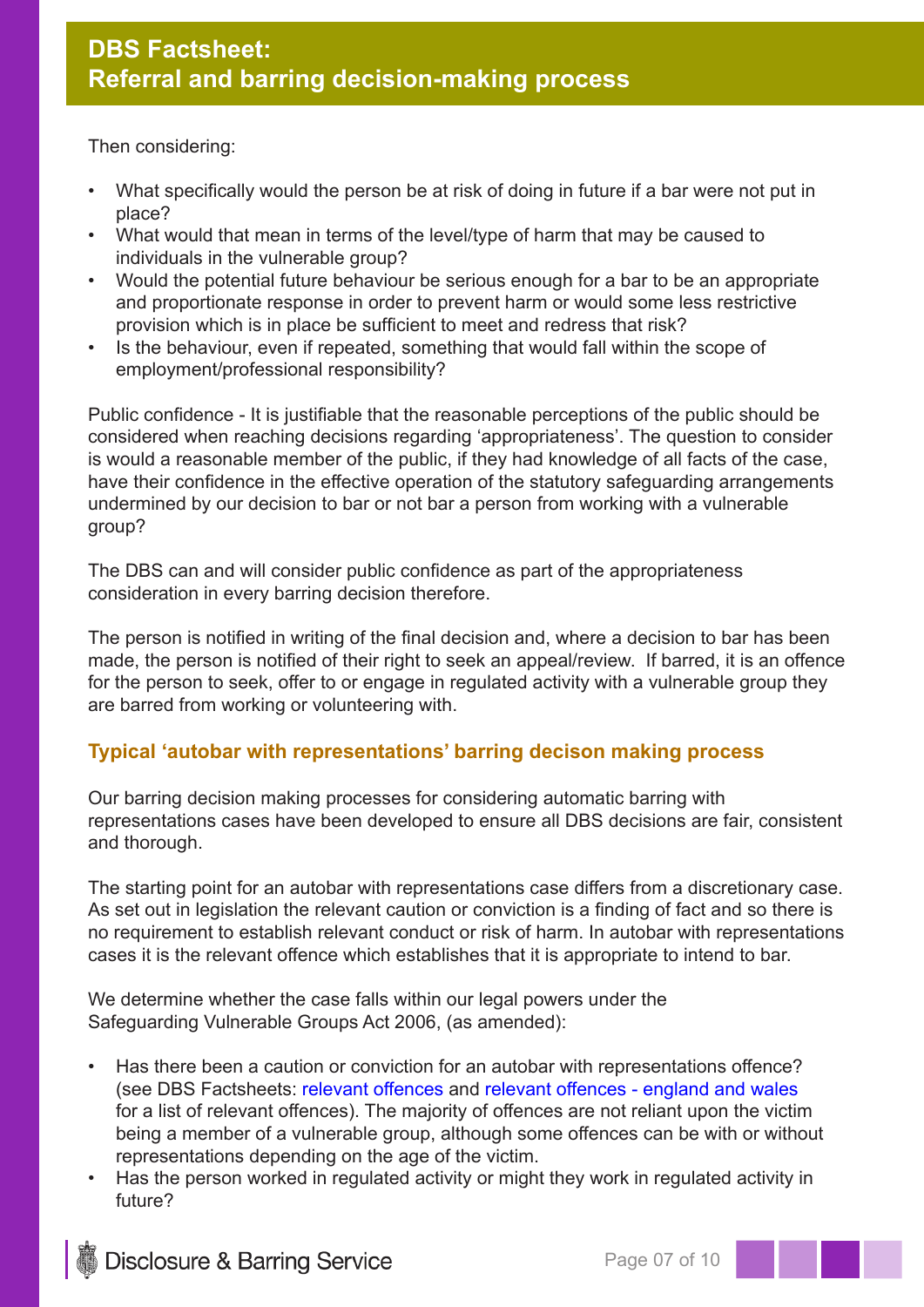# **DBS Factsheet: Referral and barring decision-making process**

When both have been established the person is advised in writing that the DBS intends to include them in a barred list(s) and invites them to make representations as to why they should not be. The letter outlines the legal powers used and includes a factsheet explaining the definitions of regulated activity, the effects of a bar and examples of information the person may wish to submit in their representations.

The person has eight weeks in which to provide representations to the DBS (although the DBS will consider reasonable requests made in writing to extend the representations period).

#### **No Representations Received**

If no representations are received, the DBS must, by law, include the person in one or both barred lists as stated in the letter inviting representations.

#### **Representations Received**

If further information is required by DBS after representations are received it is gathered by DBS and a copy is sent to the referred person.

They are then given additional time to comment on the information (usually two weeks). However, if more time is needed, a request for an extension can be made in writing.

Examples of information which may be provided in representations are:

- Judge's Summing Up
- Transcript of Court Case
- Police interviews
- Probation Reports (including OASys reports)
- Social Services reports (including strategy meeting minutes)
- Medical assessments (including psychiatric, clinical and psychological)
- Specialist risk assessments
- Testimonials and character references
- Pre Sentence Reports
- Defence Statement
- Basis of Plea

This is not an exhaustive list and the information provided may depend on the individual case. The responsibility for obtaining information or evidence to support a referred person's representations lies with the referred person. However, there maybe cases where the DBS will obtain information from relevant agencies where necessary for example, to verify a fact or claim made in a person's representations.

The case progresses to the 'autobar with representations' decision making process. The process has four decision-making stages. At each stage a decision is required for the case to progress to the next stage. If the decision is not to progress, the case is closed and the person is informed in writing that no further action is being taken.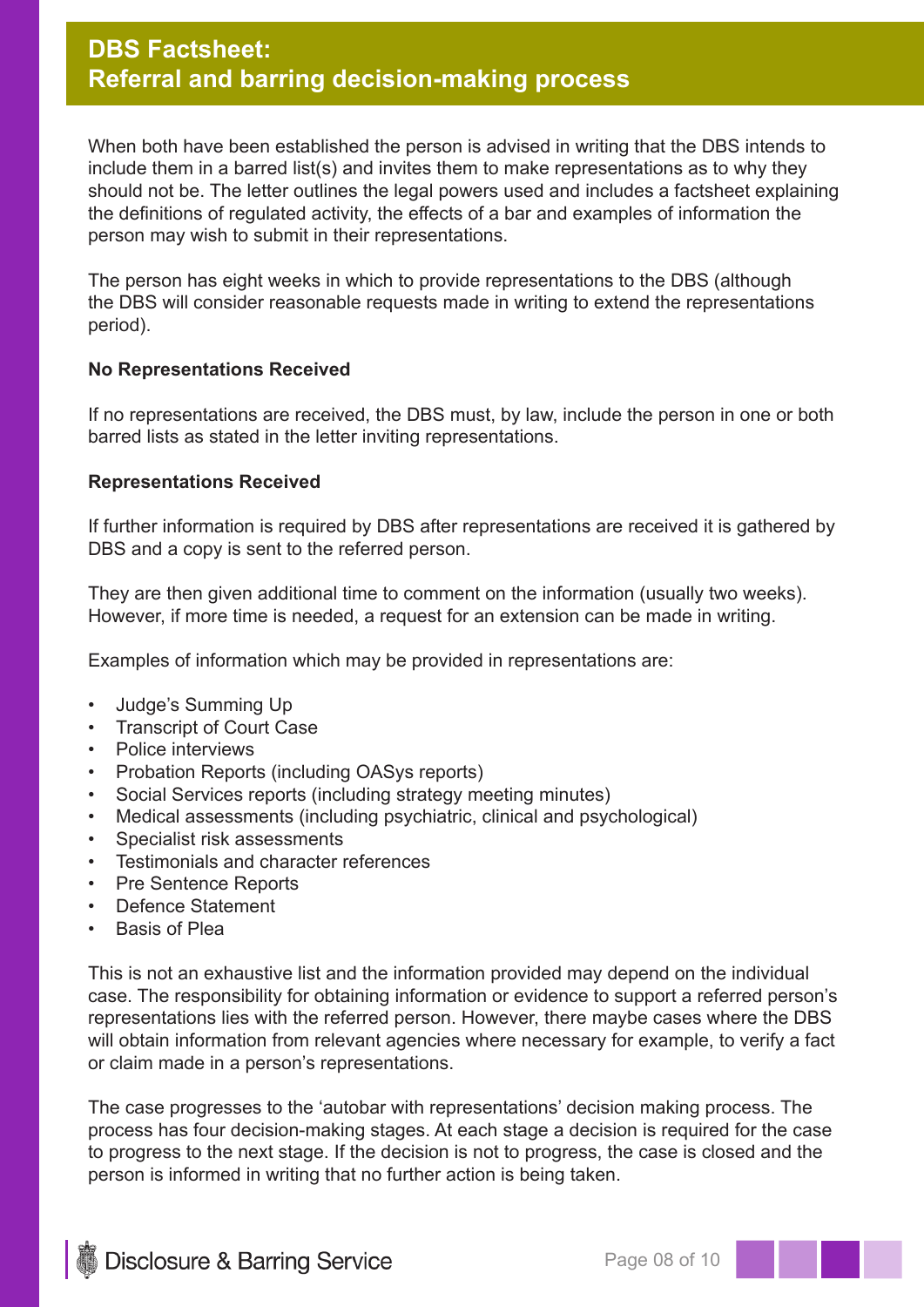## **Autobar Stage One: Confirmation of Original Assessment**

The relevant offence, the offence details and the evidence that someone is, has or might in future engage in regulated activity is reviewed and the relevant powers used by the DBS are documented. A decision is then made whether no further action is required or whether it is appropriate to progress to stage two.

Occasionally allegations other than the autobar offences will be considered and if additional findings of fact are made the individual will be given the opportunity to comment.

## **Autobar Stage Two: Consideration of Representations and Evidence Evaluation**

Before a decision can be made it is confirmed that the necessary information to make a fair and robust decision is available; that all information to be used in making the decision has been disclosed to the person under consideration and; they have had the opportunity to provide comments/additional representations in response.

The representations are considered and evaluated to establish whether they challenge the intention to include in either or both lists. The evidence that a person is, has, or might in future engage in regulated activity relating to one or both lists is confirmed. All of the evidence, including representations is then fully evaluated and a decision on whether or not it is appropriate to bar the person is made. A decision can be made to close the case at this stage.

Examples where a case can be closed at Stage two include:

- When the circumstances surrounding the commission of the offence are such that a bar is clearly not appropriate or proportionate the case will be closed with no further action.
- Cases where offences took place prior to 12 October 2009 and when it is proven that a Judge has considered issuing a 'Disqualification Order' and decided not to, the case will be closed with no further action. The DBS are unable to consider this type of case under the autobar process. However, discretionary consideration may then be appropriate at this point.
- A caution/conviction for a relevant offence is a finding of fact for the DBS and cannot be challenged with us. Therefore, where the representations merely deny the offence took place and no other substantive information is available to indicate that a bar is not appropriate the person will be included in the relevant list and the case closed.

Cases where there is sufficient substantive information which challenges the appropriateness of including a person in a barred list will be progressed to Stage 3.

#### **Autobar Stage Three: Structured Judgement Process (SJP) Risk Assessment Tool**

The starting point of an autobar with representations case is that the individual has been cautioned of convicted of a relevant offence, which implies a risk to a vulnerable groups. Therefore the SJP will not be necessary in all cases. However, where there is sufficient information (including representations), the SJP may be used to assist the DBS to determine risk factors.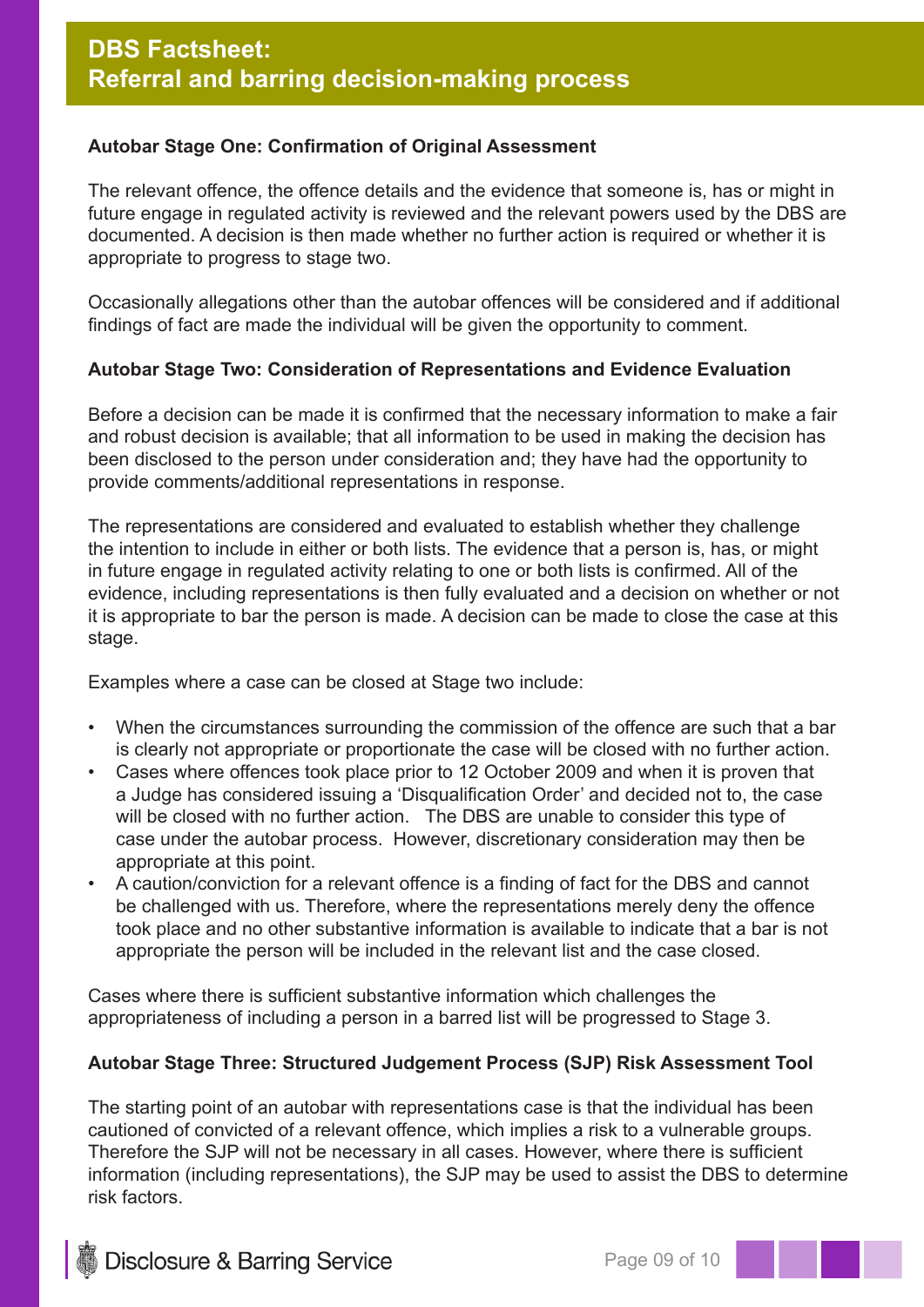Examples include:

- additional allegations upon which we have made a finding of fact and which the person has been invited to make representations
- previous offending behaviour
- a person's previous employment experience of working in regulated activity, receipt of appropriate training, previous relevant disciplinary record, extensive employment history.
- whether or not a child or vulnerable adult was involved in the behaviours/ offence
- judge's summing up which mitigates a risk
- any risk assessments supplied which might give some indication as to the likelihood of future reoffending and risk posed to vulnerable groups and / or the public in general;
- additional information from Police, Social Services etc
- any other protective factors or mechanisms in place e.g. Sex Offenders Registration, GMC Supervision Order, Sexual Offences Prevention Order and
- any other mitigating or aggravating factors.

An SJP assessment should be undertaken if there is sufficient information and it would assist the caseworker in determining risk and the appropriateness of including a person in either of the barred lists. If a caseworker feels that completing an SJP would not be possible (for example due to lack of information) or that it would not benefit the decision making process (because it is clear from the information in the case file that including/not including a person would be appropriate) then caseworkers must ensure that they clearly document their reasons for this.

## **Autobar Stage Four: Final Case Summary Including Final Appropriateness Test**

If the decision is to take no further action the case is closed and the referred person is informed in writing.

If the decision is to include the person in one or both lists they are informed in writing and given the reasons for the decision (see discretionary barring decision stage five for appropriateness/public confidence considerations).

#### **Escalation Process**

A large majority of cases will be decided at caseworker level. However, there will be circumstances where a case presents a particularly complex set of considerations and, with that in mind, the DBS has a robust mechanism for ensuring relevant cases may be escalated to senior management and, where appropriate, the DBS Board Quality Standards Committee (QSC). The QSC is a committee made up of those DBS Board members with safeguarding expertise who can advise on cases escalated to them.

Examples of cases which may meet the criteria for escalation to the QSC are:

- Cases where a person is found not quilty by jury (after having the evidence tested in court) but, on the balance of probabilities, the DBS comes to a contrary finding regarding the specific offence.
- Cases where a person is found not guilty by jury (after having the evidence tested in

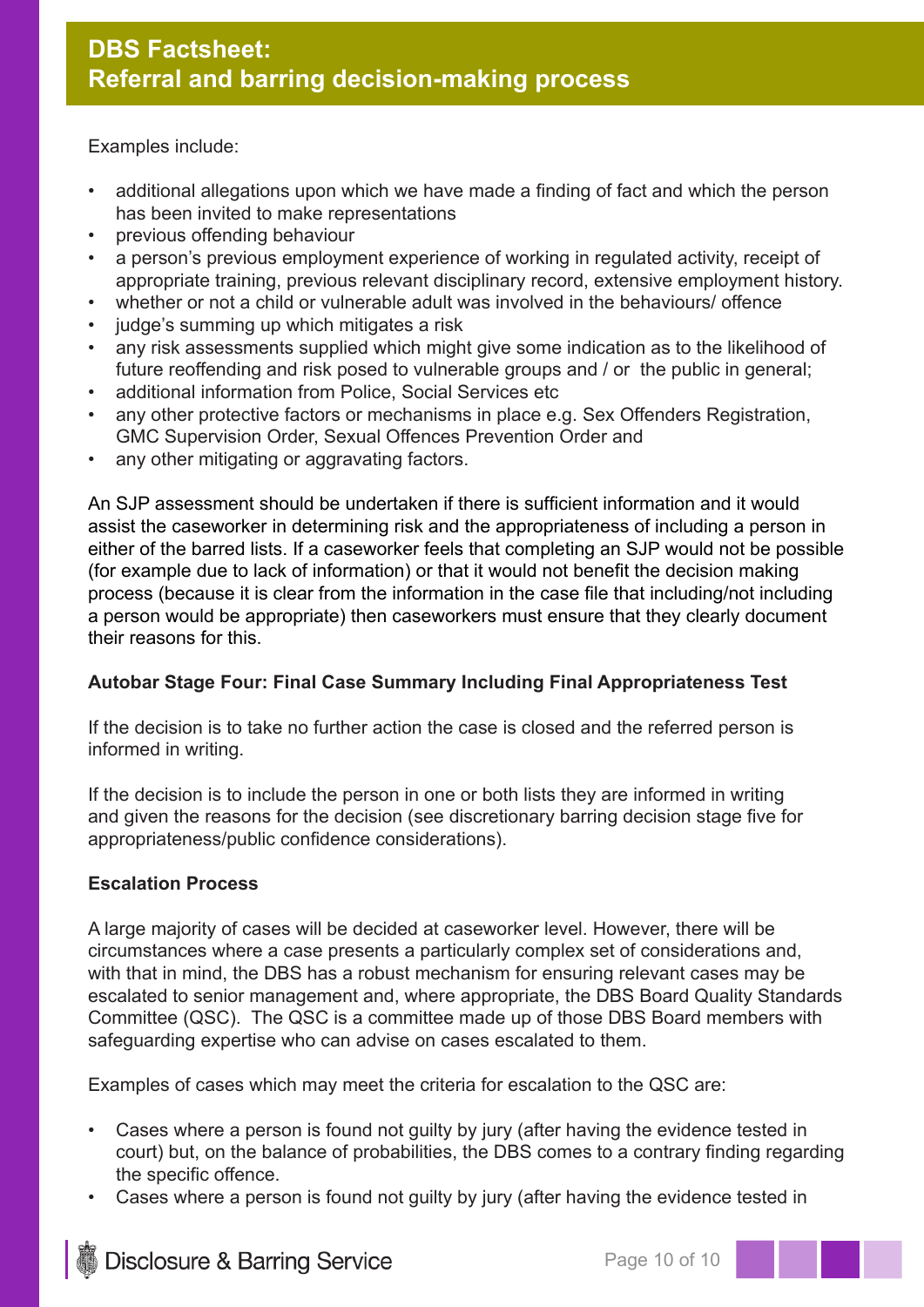court) but findings of fact have been made on the balance of probabilities regarding aspects of that behaviour (e.g. not guilty of 'indecent assault' in court but findings of fact establishing texting, hugging, love letters, etc).

- Where the findings of the risk assessment do not appear to support a barring outcome but the caseworker feels it would be appropriate to consider barring (or vice versa);
- Where public confidence (which the DBS must have regard to in all its cases) is the determining factor in a decision either to bar or take no action.
- Where there is a fundamental difference in expert/specialist opinion on the case
- Where the reason for the person being under consideration solely relates to their connection or association with another individual who has been identified as posing a safeguarding risk e.g. individuals disqualified from working with children
- Where an incorrect barring outcome has been identified
- Where the specific expertise of a Board member is sought

#### **Specialist Risk Assessments**

In some cases a specialist risk assessment by an independent expert may be deemed appropriate. The individual must consent to a face to face interview with the independent assessor. If consent is not given, the DBS may proceed with a specialist assessment based on the case information alone. While a specialist assessment is usually undertaken prior to reaching a 'minded to bar' decision, it can be requested at any stage of the decision making processes.

### **Review of a Bar**

A barred person will have the right to request a review of a DBS decision after a minimum barred period has elapsed as follows:

- Aged under 18 when barred 1 year
- Aged 18 to 24 when barred 5 years
- Aged 25 or over when barred 10 years

All requests for review must be made to the DBS. We will agree to a review if the person can demonstrate that their circumstances have changed significantly in such a way that a bar is no longer appropriate. The DBS will not remove anyone from the list unless we are satisfied that the risk has diminished.

In addition, new legislative powers that commenced on 10 September 2012 gave the DBS the power to review a bar at any time. If and only if, the DBS is satisfied that in light of new information not available at the time of barring, or any change of circumstances relating to the person, or any error by the DBS, it is not appropriate for the person to be included on a barred list, the DBS can remove a person on such a review.

DBS may also remove a person from a barred list if the person has not previously engaged in regulated activity with the group they are barred from working with and there is no indication that they will do so in future. However, this provision does not apply to autobar without representations cases. Please refer to DBS Factsheet: Reviews for further information.